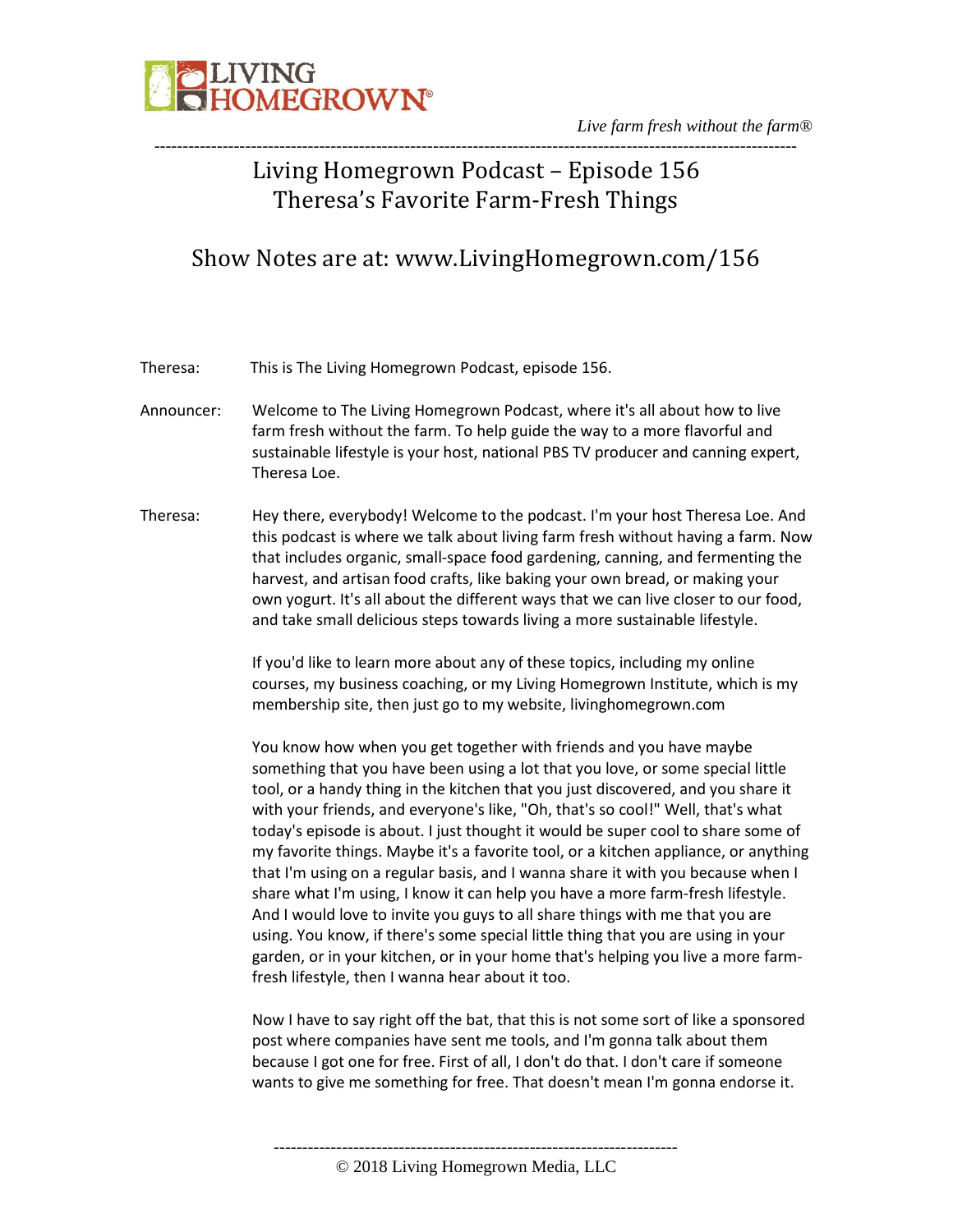

And secondly, all the things that I'm talking about here are things that I've paid for with my own money, that I've been using for a long time, in many cases, like years and years that I've been using these things. And I just find that sometimes I'll be talking to someone, and I'll mention something that I'm using, like you know, a harvest apron for when I'm climbing up into our heirloom orchard, harvesting apples. And I'll mention this particular apron that I'm using, and everyone's like, "Oh, man! I didn't even know that existed."

-----------------------------------------------------------------------------------------------------------------

So that's what today's all about is I just wanna share some of those things. But nothing here is a sponsored post. Now like I said, I would love to have you share with me some of your favorite things after you listen to this episode. And you can really do the sharing to me in two different places.

First of all, you can go to the show notes and share in the show notes for this episode, which is at livinghomegrown.com/156 And, in the show notes, I am going to have a printable PDF that links all of these favorite things with websites for where to find them. So if you are listening, you know, you're driving in your car, or you're exercising as you listen, or working in your garden, you don't have to stop and try and write any of this down, because the PDF will have all the information for you. And I'm just trying to make it super easy. So you can just listen, and if there's something that you wanna get, or check out, then you can just go to the show notes and print out the PDF, and it will all be there for you.

But also, you can also reach me in social media, especially on Instagram. Now, we're doing something new. My team and I have split my Instagram into two different accounts. I'm currently on Instagram@theresaloe and I've had that account for a couple of years. But because my business has sort of split into two, I not only teach people how to live farm fresh, I also teach businesses and entrepreneurs how to do what I'm doing online, which is teach online, have online courses, memberships, and how to run an online business. So I've been doing that for several years, quietly on the side. But I needed to have really a place on Instagram for people to be able to contact me about business topics, and about entrepreneurship, and keep the farm-fresh content, which is all about homesteading, eating farm fresh, raising chickens, all of that.

So, we have now created two different accounts. I'm on both of them. And if you want to chat with me, you can chat with me in either place. So, @theresaloe is more focused on business. Although, because it's really about my lifestyle, I do post, you know, when I'm making a pie, or anything else. And, if you want to chat with me about the podcast, about Living Homegrown in general, I will have post@livinghomegrown which is all about living farm fresh. So you can follow me in both places. I'm active in both accounts. And I would love it if on either account you connect with me and let me know any of your favorite things. I wanna know what's your favorite tools, what are your favorite seed companies, where do you buy supplies, spices, or herbs for your kitchen, what is your favorite kitchen tool? Anything like that. Let me know on

-----------------------------------------------------------------------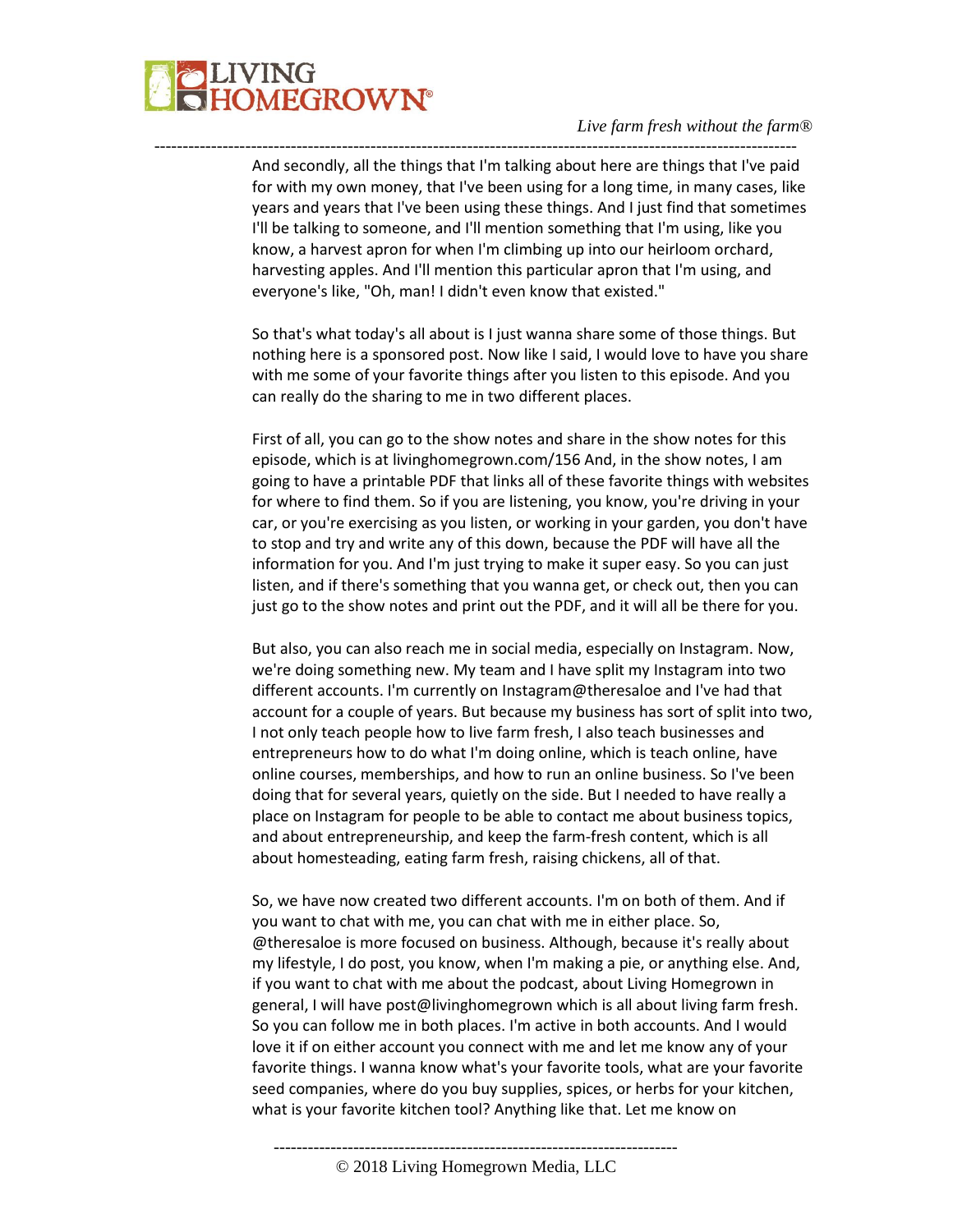

Instagram. So that would be really cool, because I want to continue this conversation, and I think that's the best place to do it.

-----------------------------------------------------------------------------------------------------------------

All right. Now before we get started, I wanted to let you know that this episode is brought to you by my group-coaching program, Level Up and Leverage. Now, you may know that I have several online courses geared towards helping you live a farm-fresh lifestyle without having a farm. But you may not know that I also have courses for creative entrepreneurs, especially in the garden, food, and wellness space, who are wanting to set up a business like mine.

So inside, Level Up and Leverage, I teach them not only how to create courses, memberships, and workshops online, but how to run an online business successfully. Now, if you have ever considered teaching online, I have a special PDF for you called, The Five Signs You're Ready to Digitize Your Expertise. And it has a section at the end that will help you narrow down a good topic for your online product, whatever that may be. And to get a copy of this free resource, just go to livinghomegrown.com/free and you can download it there to get started.

Okay. Let's dive into my favorite farm-fresh things. Here we go. Number one, I have a favorite harvest apron. Now, if you know me or have followed me for any length of time, you probably know that I am all about vintage aprons. I probably have 50 or 60 vintage aprons, both here at home and at our homestead in Northern California. And I use them, not only while I'm cooking or maybe canning in the kitchen, but I also use them in the garden. I like to wear vintage aprons when I'm gardening, especially when I'm planting seeds so that I have a pocket to keep the seeds in while I'm working.

Well, this is different. My favorite harvest apron is by Roo. And it's very, very different. It's not in any way vintage, but it is so useful, especially if you are climbing up and down a ladder harvesting fruit from trees which, you know, I do a lot of because we have a heirloom orchard up in Northern California with all these fruit trees. So we do a lot of harvesting.

Well what I love about this harvest apron ... I've had it for years and years ... is that it has this pocket in the front, and it's quite large. And in this pocket, as you're harvesting, you're just placing the fruit that you're harvesting into the pocket. But then when you climb down that ladder, you just unhook this pocket, and you can dump all of the things that you just harvested into a basket or a bucket at the bottom of the ladder, and then climb right back up. But it also has like this nylon liner, and I've had some other harvest aprons that did not have this liner, and if you are ever harvesting on a cool morning when there is like a morning dew or moisture on the fruit, the front of your shirt can get soaked because it soaks through the harvest apron. But not so with the Roo apron, because it has this liner on it.

© 2018 Living Homegrown Media, LLC

-----------------------------------------------------------------------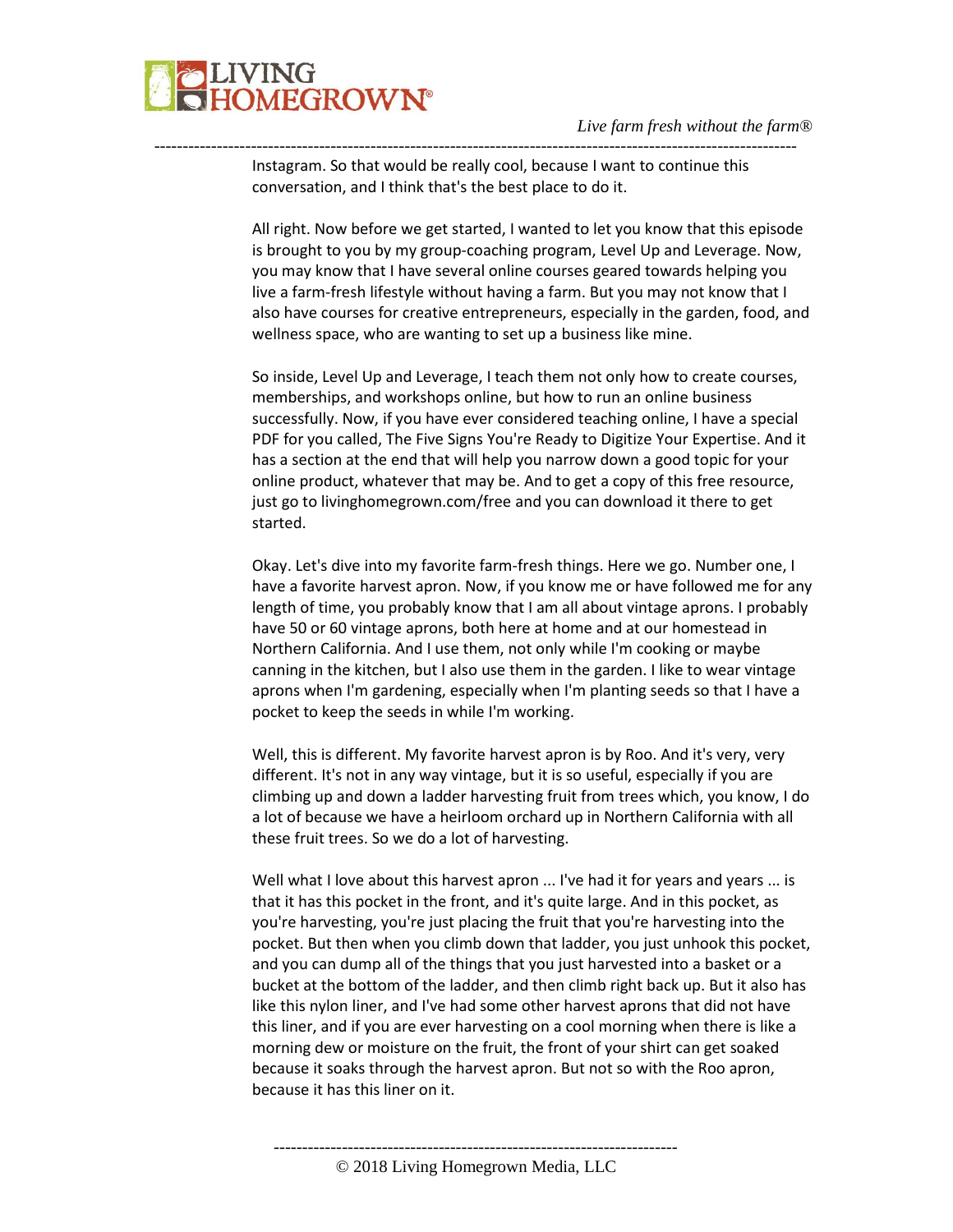

So that's why I love it. It's just super easy to use, and it keeps me clean, and it's very convenient even when I'm climbing up and down the ladder with a lot of fruit. Before this, I was trying to balance a basket at the top of the ladder. And you know what? It just wasn't safe. This is a much easier way to do harvesting. So, I will have, in the show notes, links to the Roo apron, and I think you would love it if you do a lot of harvesting yourself.

-----------------------------------------------------------------------------------------------------------------

Okay. The second thing that I wanted to share with everybody is my favorite places to buy mail-order trees. Now there's two that I'm gonna list today. I actually have more than just these two, but these are probably my top two that I use the most. And the first one is Peaceful Valley Nursery, which is here in California, but they do mail order. And when I have spoken on the podcast before, you may have heard me mention some of the more unusual fruit trees that I have planted on our homestead, including pluerry which is a plum, cherry mix, or pluots, which are plum apricots. And I also grow quince which, you know, is an older fruit that a lot of people don't normally grow.

Well, sometimes it's hard to find those particular types of fruit trees, and Peaceful Valley has all of them. You can find them at groworganic.com but they mail order, and they are super wonderful with customer service. I just really love them to pieces. So that is one of my go-to places for mail ordering trees.

And another one is Stark Brothers. And what I love about Stark Brothers is that they also have some of the more unusual fruit trees that you might want to place in your backyard, or if you have a larger piece of property. They have things like, you know, nut trees and pawpaws, and they also have dwarf fruit trees, and multi-grafted trees, where you might have one tree with several different types of cherries, for example. So I really like Stark Brothers as well. And I think it's starkbros.com but again, all of the links will be in the show notes.

All right. Number three on my list of favorite things is my go-to garden marker. Now if you have ever written on a, let's say, a plastic plant tag while you're gardening, most of us would use Sharpies to do that? And so you write whatever the plant is, maybe the date that you planted it, and you stick it in the garden. And within just a few weeks, the sun can bleach that away. And right when you most need to know what it is, you can't read the tag. I'm sure that has happened to you if you have ever put plant tags out in your garden. Well, this was really frustrating to me for a really long time.

Well, a while back, I learned that there is a special horticulture garden marker that everyone uses in the greenhouse that will hold the words on your plastic marker, and it won't fade away. Now, if you already shopped from a greenhouse catalog, you probably already know about this. It was a new discovery to me several years ago after many years of frustration. So I wanna share it with you.

-----------------------------------------------------------------------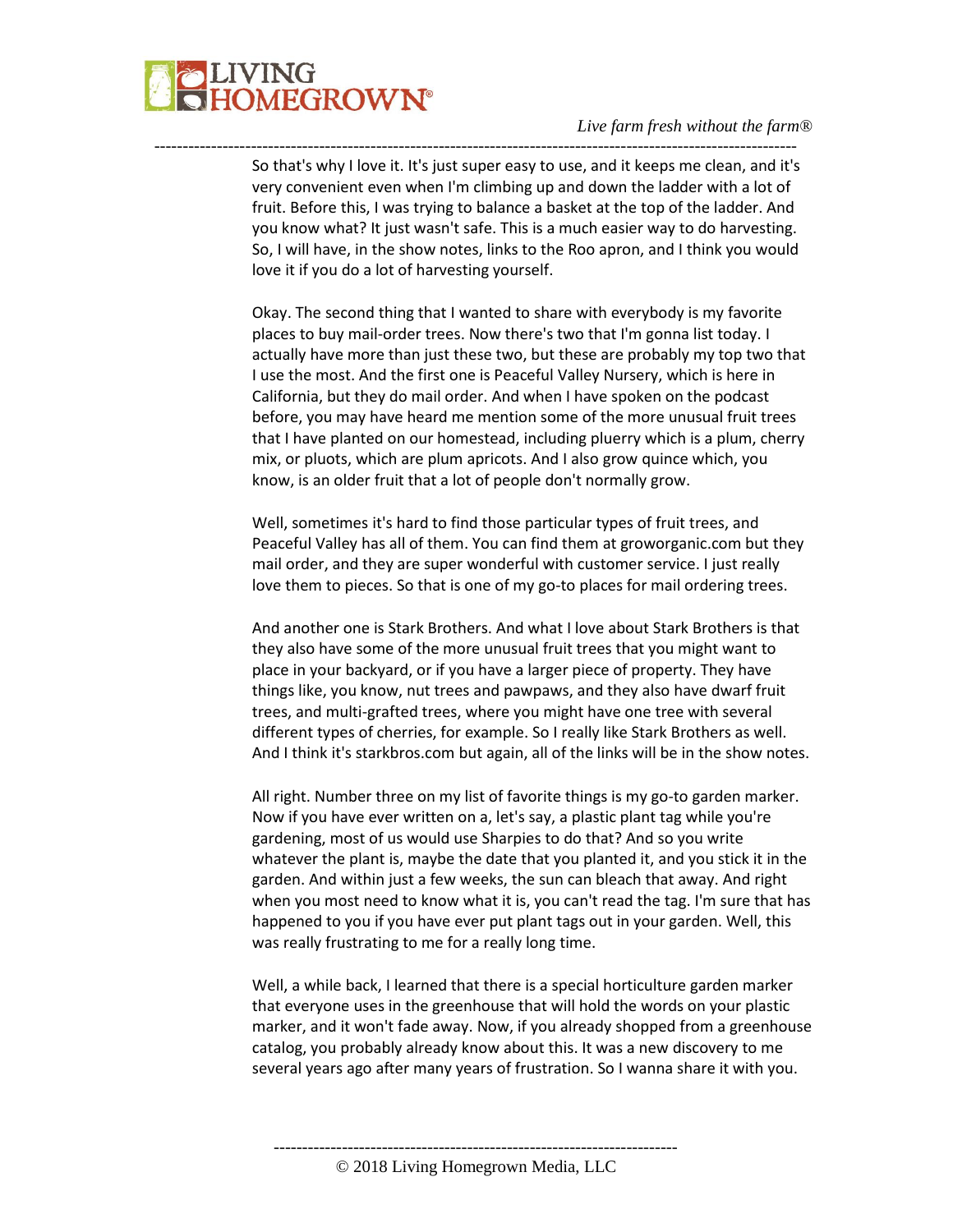

The particular one that I like to use is just called, Garden Marker Pen, and I buy it from Greenhouse Megastore. Now they cost about \$3.00 a piece, but I buy them in packs of five, and it's five for \$12.00. And I'm telling you, they work so great. They dry really fast, they're waterproof, and they have these like ultraviolet filters, so that they don't fade. It really, really works. And you can write on wood, plastic, metal, glass, anything. And it really holds the ... you know, the words stay there, so when you come back four or five months later, and you're harvesting whatever it is that you had planted, you can still read the tag. It's like just a lifesaver in the garden. So, I will again ... I will have links for that in the show notes? But I get it from ... My particular one that I buy is from Greenhouse Megastore. I'm sure that they carry it in other places, but that's what you want, is one that is specifically geared for writing out in the garden. It looks just like a Sharpie, and it works just like a Sharpie, but it lasts much, much longer.

-----------------------------------------------------------------------------------------------------------------

Okay. Number four. Gauntlet gloves. If you at all garden with anything with brambles or thorns, you know, things like roses or blackberries, or raspberries, you have to have gauntlet gloves. Now a gauntlet glove is a gardening glove that goes all the way up to your elbow, and it kind of protects your arms. And I've tried so many in the past, and there's several out there that are really, really good. But the problem can be, with a lot of those, is either if they're not well made, they only last for a very short amount of time and they start getting holes in the fingers, which is not good when you're working around thorns. Or, if they are made with leather, which is what is a lot of people go for the leather because they know that the thorns won't go through, and the fingers last longer. But the problem with the leather is that once they get wet, they get really stiff, and they shrink.

Now, the particular glove that I like is called West Country Gloves. And I buy it from gardeners.com And what I love about it is that it's a miracle fiber that the glove is made out of. So it can bend and get wet, and it doesn't shrink, it doesn't stiffen up. So it really does last longer than a typical glove. Also, it still protects your arms, you know, from thorns. It has a very thick almost canvass-like sleeve that goes all the way up to your elbows. And, because it's not made of leather, you can actually wash them, although I've never washed them before. You can certainly rinse them off out in the garden, but they are washable if you wanted to.

So, those are my favorite gauntlet gloves. Highly recommended if you grow roses, or anything with thorns.

All right. So let's move into the kitchen. Those were some of my favorite garden things, but let's move into the kitchen, and talk about some of my favorite kitchen things.

<sup>-----------------------------------------------------------------------</sup> © 2018 Living Homegrown Media, LLC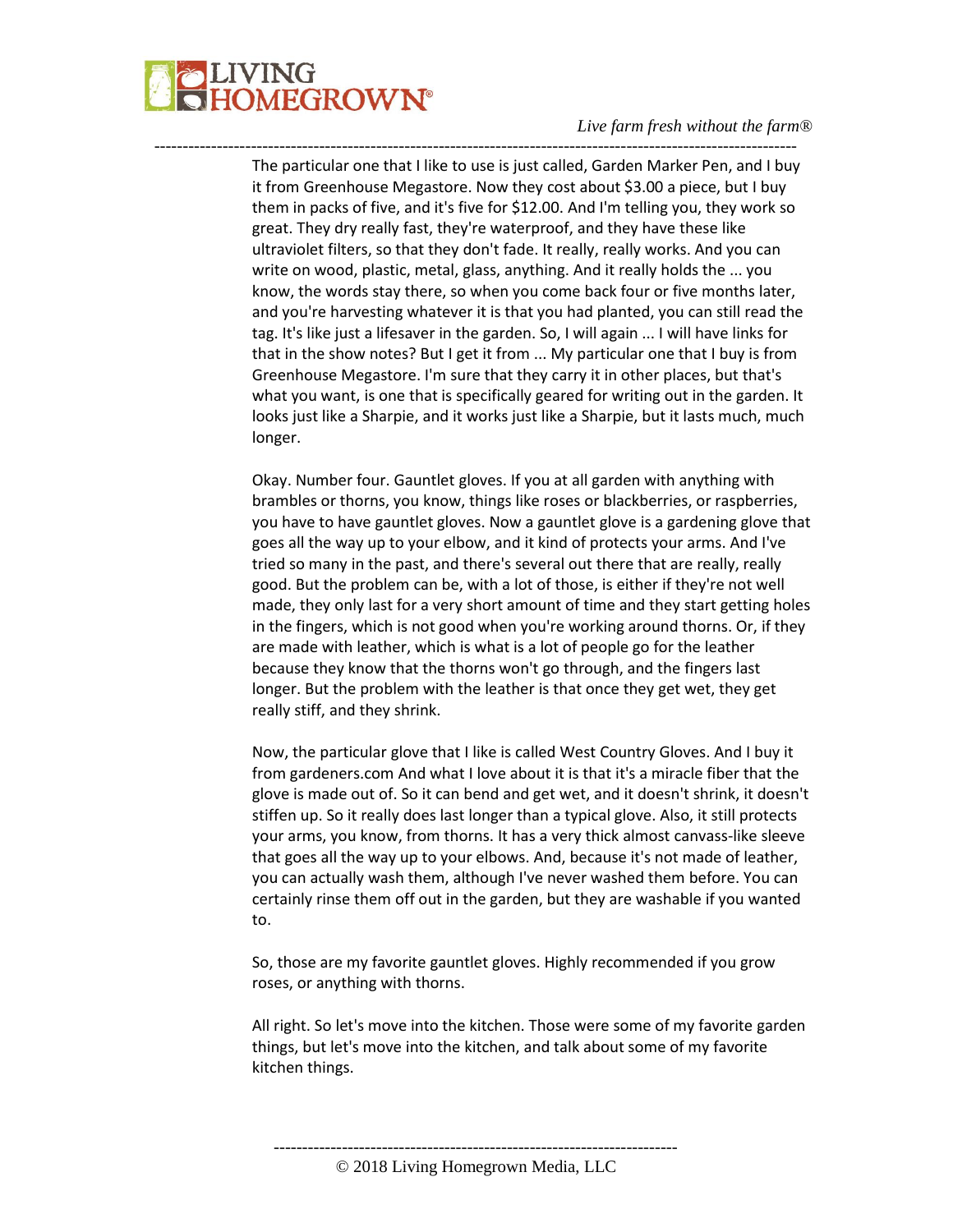

So number five on the list is a butter keeper. I don't know if you've ever used a butter keeper before, but what it is is it's usually made out of ceramic, it holds butter, and then it turns ... The container turns upside down into another bowl that has some water. So it creates a water barrier so that insects, and dust, and dirt, or anything in the kitchen will not get to the butter, so the butter stays clean and protected. But, because you can keep it out at room temperature, the butter is soft. So it's much nicer for spreading on, you know, your bread or muffins, or waffles, or whatever. So I really like having a butter keeper. But what I didn't like about them is if you search online and look for them, 90% of them are round. And so what you need to do with that is you take the stick of butter out, you set it on the counter, let it get soft, and then you have to scoop it into this round container. Because they've just traditionally been made round. But when I buy butter in the store ... You know, I guess I've made butter before, but I don't typically make my butter. I normally purchase my butter. And when I buy it in the store, it's in cubes.

-----------------------------------------------------------------------------------------------------------------

So this particular butter keeper that I like is oblong. It is shaped in the same shape as a cube. Much easier to get it into the butter keeper. Now the one I like is called, Butter Bay. Again, I will have a link in the PDF for you. It comes in different colors too. That's another thing that's kind of fun. But it's oblong, and you just place like a quarter cup of water in the bottom tray. And then you place the butter cube into the oblong section. I do let it soften a little bit, but it presses right in. And then you just peel off the paper of your butter. And then you turn it upside down into the little tray of water. And you can set it on your counter.

Now butter out on the counter like this will last from two to three weeks. They say three weeks, but I always use it up before then. And with four people in my family, that's really not a problem. We go through butter, you know, with two teenage boys. And we go through butter pretty quickly. But if I was gonna go on a trip or something, I think I would probably stick it in the refrigerator, you know, if I was gonna be gone for a week or two.

So it stays on the counter at room temperature, and then you have nice softened butter for your fresh-baked bread. It's really quite nice. So again, it's called, The Butter Bay Butter Keeper. Boy, that's a tongue twister.

All right. Number six is Kraut Source. Now Kraut Source I have mentioned on the podcast all the time. It's one of my favorite fermentation tools. In fact, on Episode 153, I talked a lot about the Kraut Source because I had Karen Diggs on, who is the inventor of the Kraut Source, and we talked about fermenting real pickles. So if you missed that episode, Episode 153, all about fermenting cucumbers and making real pickles. And she talked a little bit about the Kraut Source there. But what it is is a little tool that you can set on top of any Mason jar, so you know, most of my listeners have a ton of Mason jars, or canning jars. And this tool sits on top of the Mason jar, and it creates the water barrier, just

-----------------------------------------------------------------------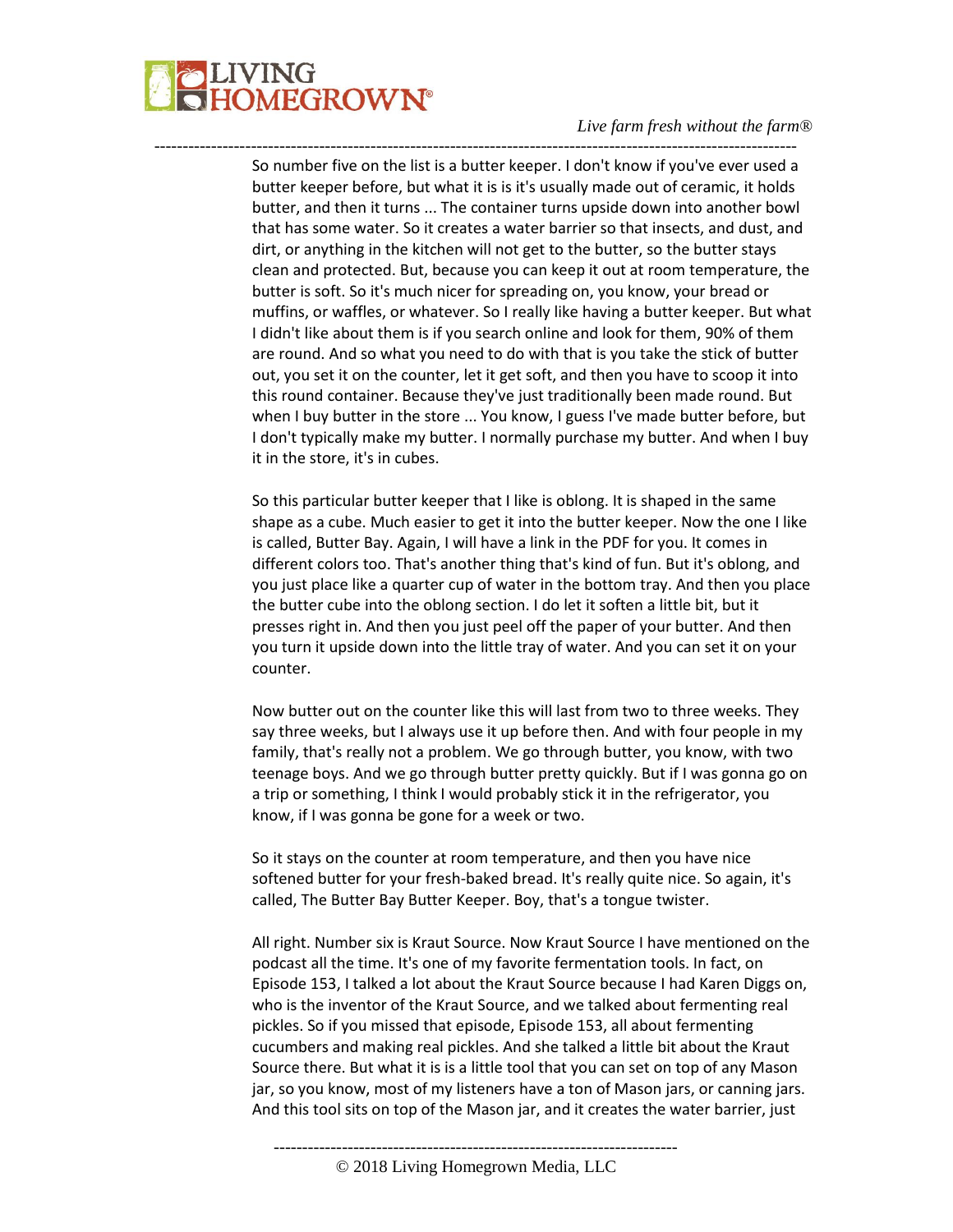

kind of like the butter keeper does. So you have a moat around the top, and you add water there, and it has this little spring inside the jar that pushes all of the food below the brine. And if you've ever done fermenting, you know how important it is for the food to stay below the salt-water brine in order to keep it safe and fermented so that it doesn't spoil.

-----------------------------------------------------------------------------------------------------------------

So this little tool's super easy to use. I love it because you get to use a clear glass jar. You can see through the jar, so you can watch the fermentation. You can also be making sure that everything's working properly, but most importantly, you can ferment in small batches. Before having the Kraut Source, I was using a big giant crock, and you couldn't see inside of it, and I kind of always felt like I needed to be fermenting a lot at a time. And we just wouldn't get through all of that particular food. You know, I would much rather do smaller batches, and experiment with different flavors. So each jar could maybe have different spices. Even if you're making sauerkraut, you could make several different batches, and each jar could have some different spices, so you could see what you like and what you don't like.

And, if something doesn't work, or you decide you don't care for it, you haven't wasted a lot of food because you did small batches. So Kraut Source is this tool that I just love. So that's probably my favorite fermentation tool. There's a lot of different tools out there. They're all good, but this was my favorite, 'cause I get to use my Mason jar.

Okay. Number seven on the list is a reusable water bottle. It's so, so important that we stop buying little plastic bottles of water, because we're just filling up the landfills. I try to always use my reusable bottle whenever possible. But we started off having a lot of plastic bottles that were reusable bottles, and that's not good either. Because, first of all, we're still using plastic, but secondly, the plastic can leach things into the water. And, we know, so many times we take our water bottle and it's sitting in the sun, and that can accelerate the leaching, having the heat or the warmth of the water inside the warm plastic. So I have just recently switched to a glass reusable water bottle. It was actually a gift from a friend of mine, who sent it as a thank you gift, and I was like, "This is so cool, because the glass is super thick, and it's shatter-resistant. So the brand that I'm talking about is called, "Soma," S-O-M-A. And the bottle is ... So the glass is thick, it's shatter resistance. The lid is ... It's made out of bamboo, so the cap, the screw-on cap, is made out of bamboo.

And what I also love about it ... Oh, it has this grip thing around the glass. 'Cause that was my other thing, was I didn't want the glass to slip out of my hands, especially if you're using it while you're working out, and you know, you go to grab it, your hands might be all sweaty. Or even out in the garden, you know, you might be wearing garden gloves, when you pick up your bottle.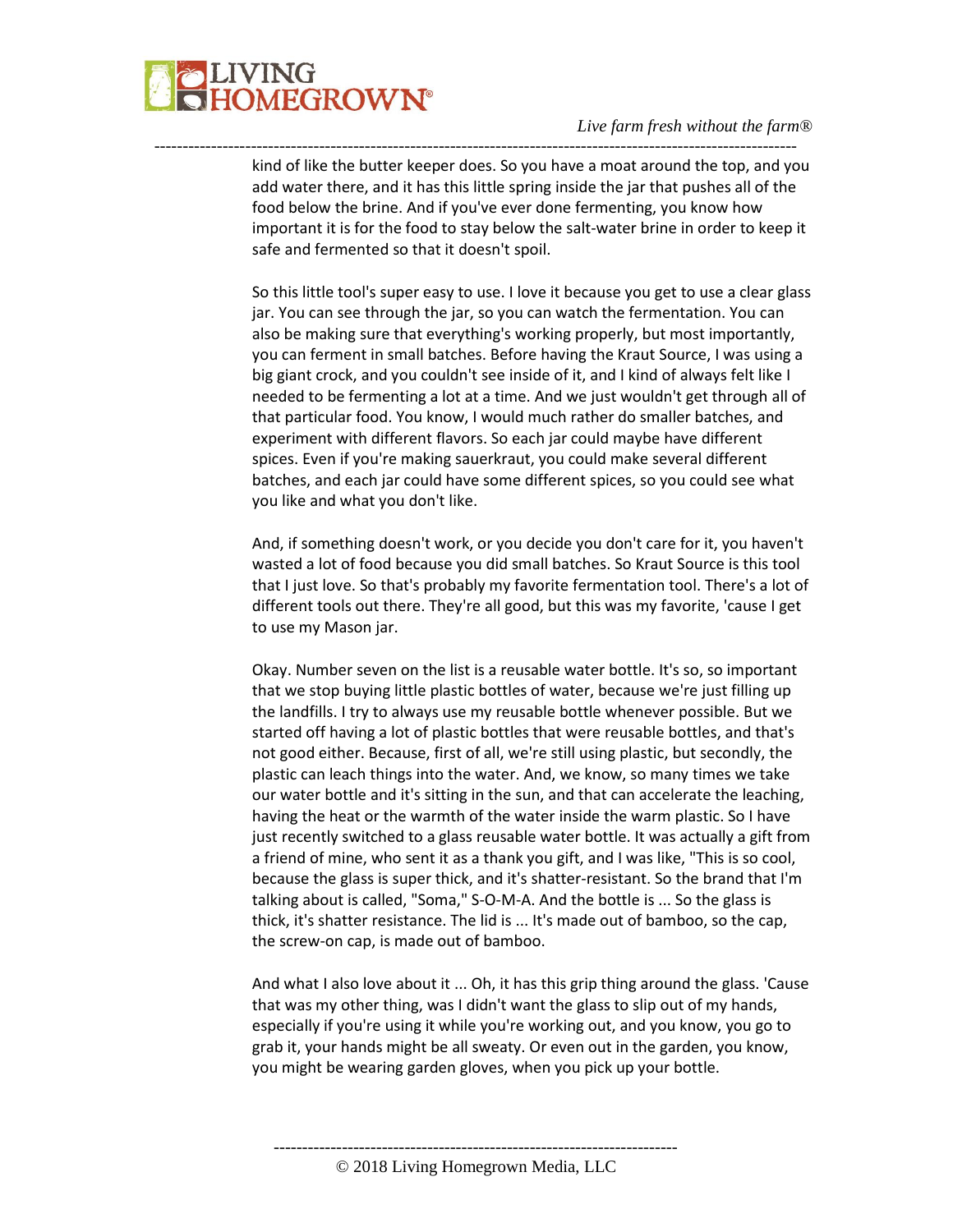

So this particular one has a grip, a silicon grip, around the outside so that the glass doesn't slip out of your hand. And that comes in different colors. But what I also loved about it is that with every purchase of one of these bottles, they make a donation to a charity to provide drinking water globally. I love it when a company does that. So I love supporting that type of company. So, it's just my favorite right now. It was a gift, and I'm really enjoying it. But I'll have links in the show notes for you on where you can get a Soma Glass Water Bottle.

-----------------------------------------------------------------------------------------------------------------

All right. Number 8 are EcoJarz lids. Now let me spell that for you. It's E-C-O-J-A-R-Z. There's a Z at the end of that. EcoJarz. So EcoJarz are these lids that you place on top of your Mason jars to turn them into travel mugs. So again, it's another way to use glass instead of plastic to put your drinking water or iced tea, or iced coffee, fruit water, just about anything. You can put it into a small Mason jar, and add one of the EcoJarz lids to it, and it turns into a sipping cup, or a cup with a straw. They have several different styles, different colors, different sizes, wide-mouth, small-mouth, everything. So, they're one of my favorites because they have so many choices and options. They even have one that's kind of like a flip top that you can put on top of the jar.

So, if you love using your Mason jars to drink out of, getting one of these EcoJarz lids is really handy because then it turns into a travel mug that you can take in your car. So, I think you'll like that.

All right. Number 9, which is an over-the-sink colander. Now I ... For a long time, I had a favorite basket, a metal basket that I still do like to use out in the garden. I'll add that to the list, the metal basket. It's a metal basket where you harvest and then like you can rinse everything off while it's in the basket. And, you know, shake the basket a little bit, and then bring that fruit and stuff inside.

But once I get it to the counter, I really love having this over-the-sink colander. It's kind of long and skinny. And the reason I liked that was the round colander is nice, but if I was like, let's say cleaning a root vegetable like carrots or beets, and I wanted to use the round colander, I would usually have to have the round colander on one side, and all of the fruits and vegetables on the other side. But if I'm doing just a small handful of things, it's kind of nice to have a colander that just sits over the top of the sink, and I can have everything, all the vegetables and everything, underneath.

So, in other words, like I'll reach under the colander, I'll grab a carrot, I will rinse it, and then put it into the basket over the colander. And so it works really, really well.

Now, what's nice about this particular one is that it has these extension arms, so it doesn't matter what size sink you have. I think the arms go out to about like 21 inches. So you can use this on any size sink, and it will set over, and it's

-----------------------------------------------------------------------

© 2018 Living Homegrown Media, LLC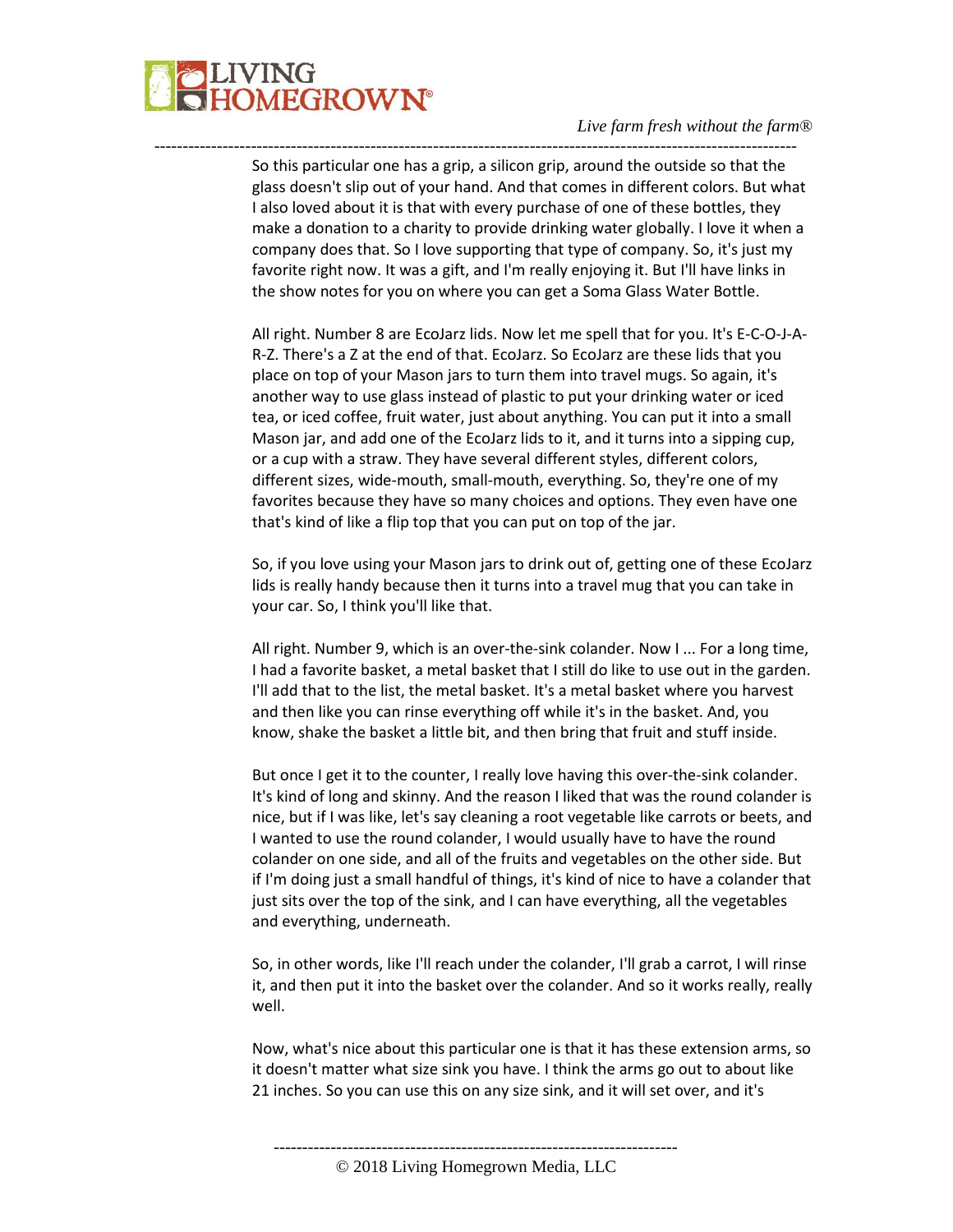

oblong. It still gives you space in the front to reach under for whatever you have in the sink that you're pulling out. If that makes sense.

-----------------------------------------------------------------------------------------------------------------

So I love it for when I'm doing my greens or my root veggies. And as I rinse them, I put them into this over-the-sink colander. Now they cost about 30 bucks, so they're not super cheap, but they work really, really well. And I get my particular one from Peaceful Valley Nursery, which will ... You know, I've mentioned in some of the other ... with some of the other items, so they are definitely in the PDF in our show notes.

And I'll be sure to add, for number 10, my outdoor basket for harvesting. I didn't even have that on the list. But since I'm talking about it, I will add that as number 10 on the list. And I think you can also get that at Peaceful Valley as well. But it's also usually anywhere that you can buy garden tools, they usually have these heavy-duty metal baskets that you can put like, you know, your tomatoes in, and then hose them off before you bring them inside. Really convenient.

So I started off with nine, but it looks like I have ten things that are my favorites that I ended up sharing with you today. So I hope you got something out of that. I hope you enjoy using some of these things. Check out the PDF, and then please find me on Instagram, either @theresaloe or @livinghomegrown and let me know some of your favorite things. I'm serious about that. I love discovering new things, and if it's working for you, it might work for me. So I wanna know what are some of your favorite things in the garden, in the kitchen, or in the home?

And as a reminder, today's podcast episode was brought to you by my groupcoaching program, Level Up and Leverage. And if you would like the free PDF, The Five Signs If You're Ready to Digitize Your Expertise, there's a section at the end that will help you narrow down a good topic for your online product, whatever that is. And to get that free resource, just go to livinghomegrown.com/free and you can download it there to get started.

Now, the PDF that is listing all of my favorite things is in today's show notes, and the show notes are at livinghomegrown.com/156

So that's it for this week. I hope you got some ideas from my list. And, until next time, just try to live a little more local, seasonal, and homegrown.

Take care, everybody!

Announcer: That's all for this episode of The Living Homegrown Podcast. Visit LivingHomegrown.com to download Theresa's free canning resource guide and

-----------------------------------------------------------------------